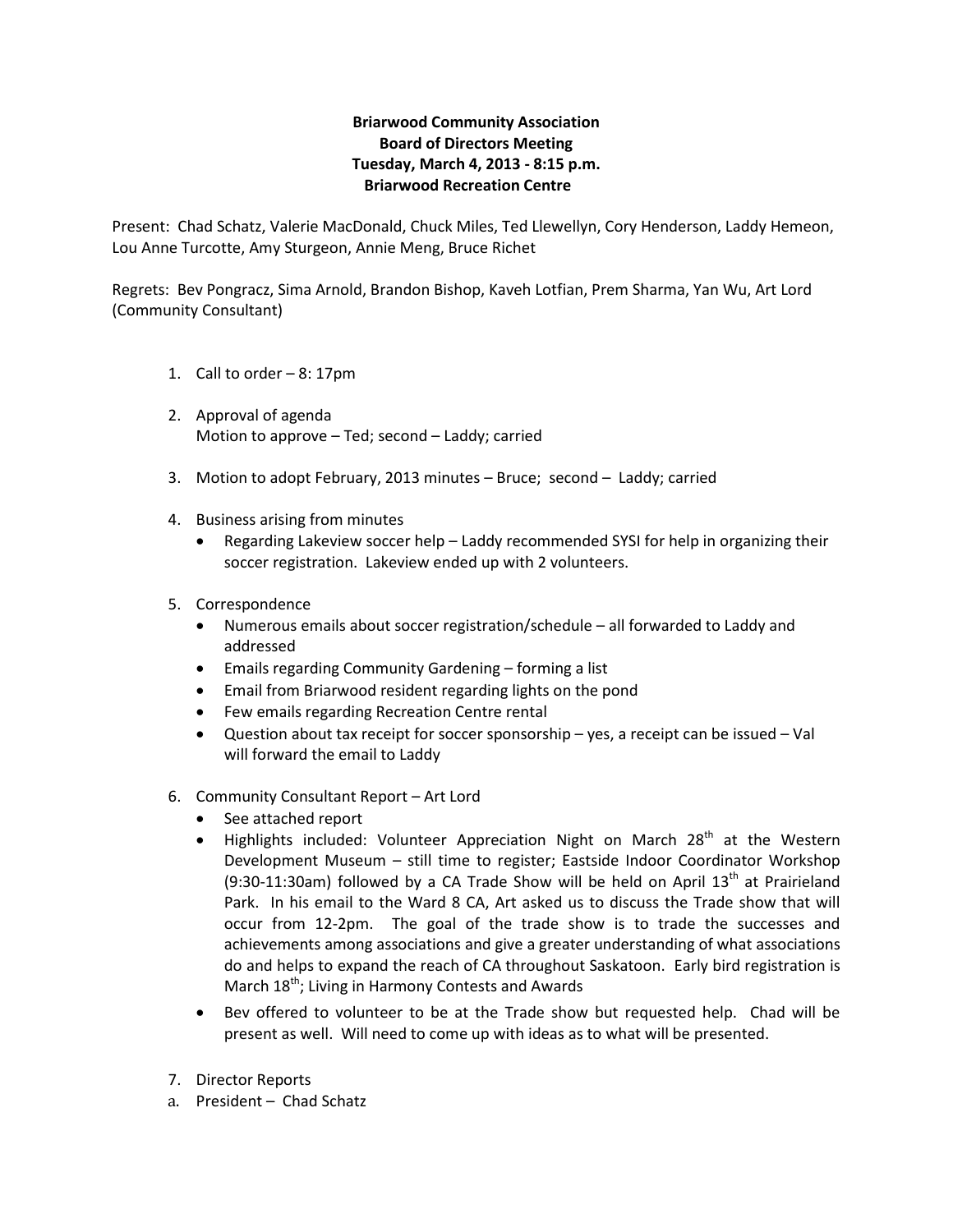- Assembled electronic skeleton for membership list
- Configured website for online registration
- Assisted with spring registration night
- Assisted with Family Day
- Correspondence
- Will continue investigation of merchant account options
- Discussion items: new question for online poll, value of director reports, strategic planning
- b. Past-president Tracey Kushniruk none
- c. Vice-president vacant
- d. Secretary Valerie MacDonald
	- Replied to emails regarding community gardening registration, soccer, recreation centre rentals, newsletter advertising and forwarding email to appropriate persons
	- Assisted with Family Day in the Park
- e. Treasurer Ted Llewellyn
	- See financial report
	- Review completed from the accountant (Paul Pidgeon)
	- \$36,318 bank balance
	- paid BlackSun website (2 year contract)
- f. Indoor Program Coordinator Sima Arnold
	- Nothing to report except that one of the instructors is asking where the yoga mats have gone – she can only find 2.
- g. Team Sports Coordinator Laddy Hemeon
	- Purchased and distributed medals for indoor soccer teams and starting to collect uniforms and equipment from teams that have finished
	- Registration numbers are up for outdoor soccer (kinders, U10 and football) but lower for U6 and U8 this year (kindersoccer - 48, U6 soccer - 32, U8 soccer - 35, U10 soccer - 48, Football – 40)
	- Gave Yan information for website and newsletter
	- Looked into getting water bottles for the Kindersoccer and U8/10 soccer teams and coaches.
	- Getting sponsors for the U8/U10 teams. So far we have 2 sponsors with a potential third. We will need a total of 10 sponsors if the numbers don't change by the registration date.
	- Attended football coordinator meeting put on by Saskatoon Minor Football.
	- Plan to get uniforms and equipment ready for the soccer and football season, register teams for soccer, get sponsors lined up and order jerseys for the soccer teams that have sponsors, order Kinder soccer shirts and water bottles.
	- *Motion:* to purchase the Kinder soccer t-shirts (approximately 60), not to exceed \$600 Laddy, second – Chuck; carried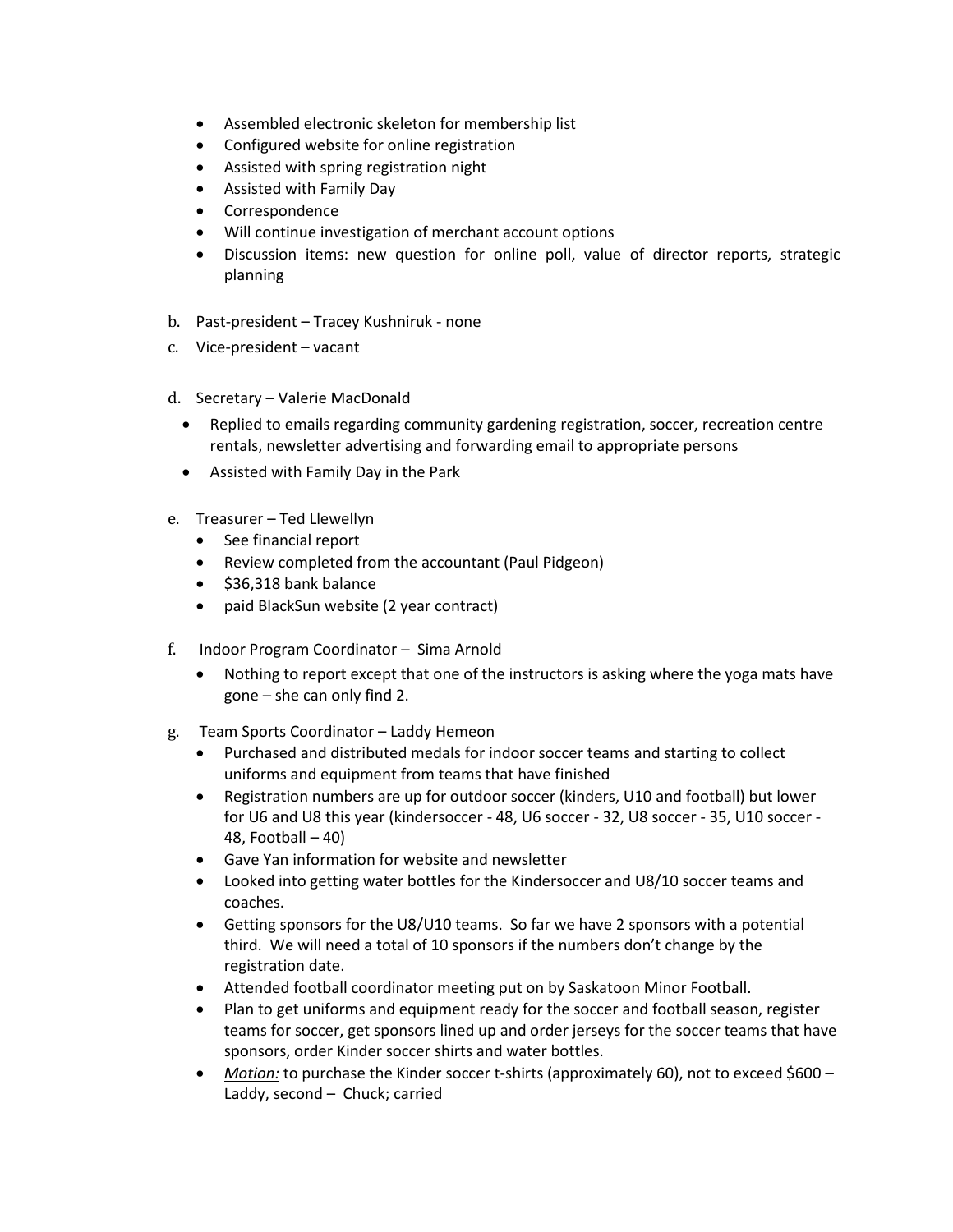- *Motion:* to purchase Football shirts (one set for Huskies 12 shirts) that will be reused for years, not to exceed \$200 if we actually proceed with this team – Laddy, second – Bruce; carried
- *Motion:* to purchase soccer equipment (soccer balls, footballs, whistles, flag posts, etc), not to exceed \$1000 – Laddy, second – Chuck; carried
- *Motion:* to purchase water bottles for the Kinder soccer, excess water bottles to go to coaches and other volunteers (150 bottles), not to exceed \$1000 – Laddy, second – Chad; carried
- *Motion:* to purchase jerseys for those teams that have sponsors and water bottles (if it fits within the sponsorship income), not to exceed \$4000 – Laddy, second – Cory; carried
- h. Communications Coordinator Yan Wu
	- Updated website and continues to do so during the month
	- February newsletter production
	- Discussion: mistake in newsletter for Bootcamp advertisement contact information was omitted. Promised customer that we would republish advertisement at no cost in next newsletter and to consider advertising on website before summer newsletter as they will not receive any business from our ad as clients have no way of contacting them. After discussion, it was decided that the advertisement would be re-printed at no charge in the next newsletter (1 page) advertising the AGM in April.
- i. Civics Coordinator Bruce Richet
	- Goran Lazic of C of S advised that he will be contacting CP Rail again to "request that they give the Cessation Order matter due attention and inform us of their decision/requirements at the earliest opportunity". Awaiting the results of that request. Also advised Ernie Wurmlinger (Briarwood resident pushing for this) of the current status.
	- Was advised that on February 8, Ward 8 councillor Eric Olauson will be bringing froth the items from our January 23 meeting to C of S Infrastructure Services Manager Mike Gutek in order to push them forward. Hoping for some action as Eric is very supportive of the BCA initiatives/requests.
	- Plan to participate in a BCA Strategic Planning Session same concern about lack of a BCA Strategic planning session may not allow for proper scheduling/support of activities, efficient capital expenditures, sufficient advertising/volunteer solicitation and thus possibly create Board/membership frustration.
	- Read email report from Saskatoon Police Services regarding the East side traffic issues (violations, etc). Bruce suggested that possibly the Police could attend a meeting. He also asked for suggestions on how to decrease traffic violations.
	- Discussed "granny suites" a topic that was discussed in 2011 but recently reappeared in the Star Phoenix. The general consensus is that the BCA would be opposed to "granny suites" within Briarwood.
	- Bruce would like to investigate the cost of permanent signs for the entrances of Briarwood rather than using the temporary signs that we currently use to advertise registration, etc.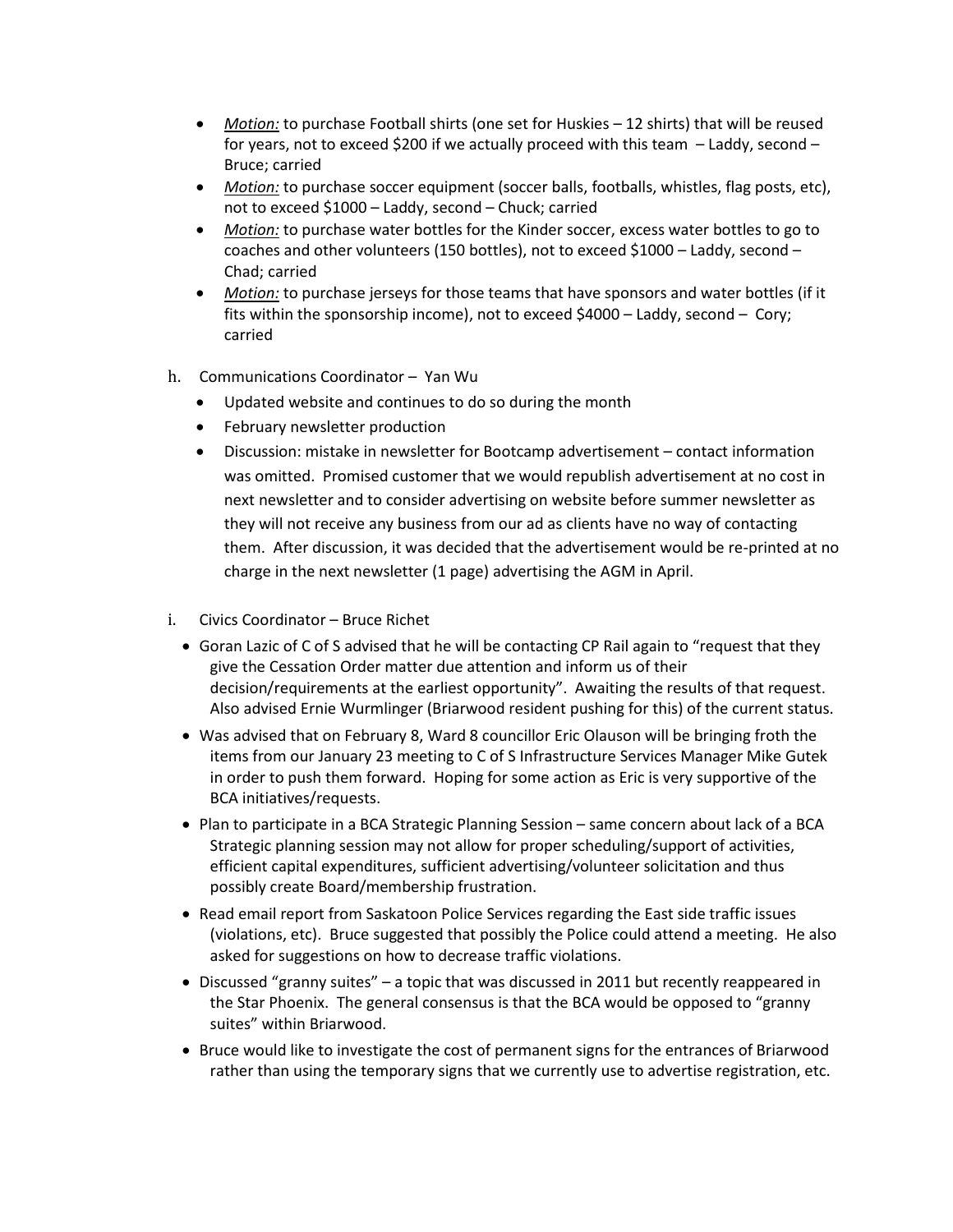- j. Parks and Green Space Coordinator Cory Henderson none
- k. Volunteer/Membership Coordinator Amy Sturgeon
	- Updated the membership reports for the Soccer Registration night
	- Mailed out one membership card (application received via Canada Post)
	- Printed 4 copies of the report at Staples
	- $\bullet$  Helped with Soccer registration on the evening of Feb 26<sup>th</sup>
	- Updated the membership reports again with new families who purchased membership at the soccer registration night and online
	- Will continue to update report as new memberships are sold
	- Will prepare a new set of reports for the upcoming exercise program registration night
	- Meet with Chad to discuss some questions
- l. Rink Coordinator Chuck Miles
	- Purchased replacement fender for quad.
	- Did a record amount of snow plowing.
	- Will shut down rink once ice becomes unstable.
	- Sweeper and quad maintenance during the off season and will price backstop netting.
	- Received one "thank you" email in the "rink coordinator" email from the BCA website
	- 3 more seasons prior to retirement!
- m. Recreation Centre Lou Anne Turcotte
	- 3 rentals in the past month and more upcoming
- n. Social Bev Pongracz \*\*
	- Did not book the Wacky Wizard for April as she has work projects that will make March and April very busy
	- For Family Day in the Park purchased supplies (\$160) including hot beverage containers. Left over supplies left in BCA kitchen. Approximately 25 people and 3 dogs came to the Recreation Centre for beverages and cookies. Would do again but with more advanced advertising.
	- Advertised with SHR website and did follow-up survey
	- Will plan for Volunteer Appreciation Day in June will include all coaches and BCA volunteers who have been on exec and whom have helped with activities such as BBQ
	- Ideas: appetizer night but may not be able to do hot appies; a BBQ in the Park; consider certificates of appreciation? Put thank you/names in the newsletter?
	- Suggestion to purchase a coffee urn (approximately 50 cup) and at least one 50 plus cup thermos type container for BCA activities. Will investigate cost of these purchases and report back to the Board with estimates.